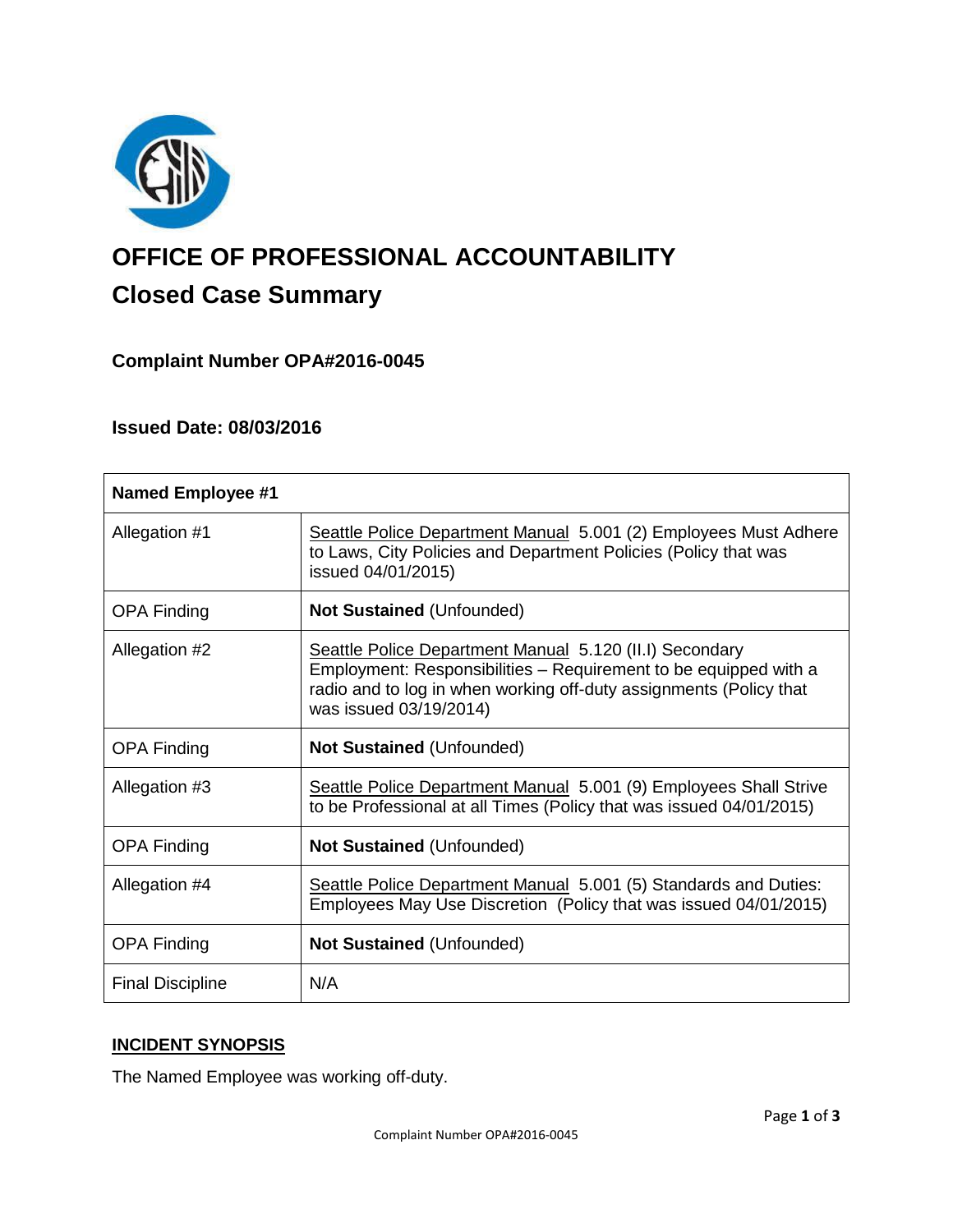## **COMPLAINT**

The complainant alleged that the Named Employee while engaged in secondary employment, is stalking him and his wife.

## **INVESTIGATION**

The OPA investigation included the following actions:

- 1. Review of the complaint
- 2. Search for and review of all relevant records and other evidence
- 3. Interview of SPD employees

### **ANALYSIS AND CONCLUSION**

The complainant alleged the Named Employee was stalking his wife by following her and parking near her employment site for the purpose of surveillance and harassment. This case was first referred for criminal investigation and review, after which the Prosecutor reviewed the case and declined prosecution. OPA then conducted an administrative investigation to determine whether or not the preponderance of the evidence either supported or refuted the allegation the Named Employee had committed the crime of stalking. As was pointed out by the Prosecutor in the Declination Notice, there is only evidence in one instance that shows the Named Employee was present near a home at which the complainant's wife was working. The other instances of alleged following or surveilling were not supported by evidence other than the complainant's observations of vehicles similar to the one driven by the Named Employee and an unclear photograph of a vehicle some distance away. In addition, the Named Employee also works as a security guard for the same neighborhood in which the complainant's wife cleans houses. Both the Named Employee and the complainant's wife have legitimate business in the area. Neither the complainant nor the OPA investigation were able to produce concrete evidence of more than one instance in which the Named Employee was near the complainant's wife.

While there was no specific allegation by the complainant that the Named Employee misused her discretionary authority in connection with her alleged actions in relation to the complainant or his wife, implied in the allegations made by the complainant was the assertion that the Named Employee was using the location and duties of her off-duty job to facilitate the alleged stalking of the complainant's wife. The preponderance of the evidence does not support the allegation of stalking. As a result, the evidence also does not support the allegation the Named Employee misused her discretion.